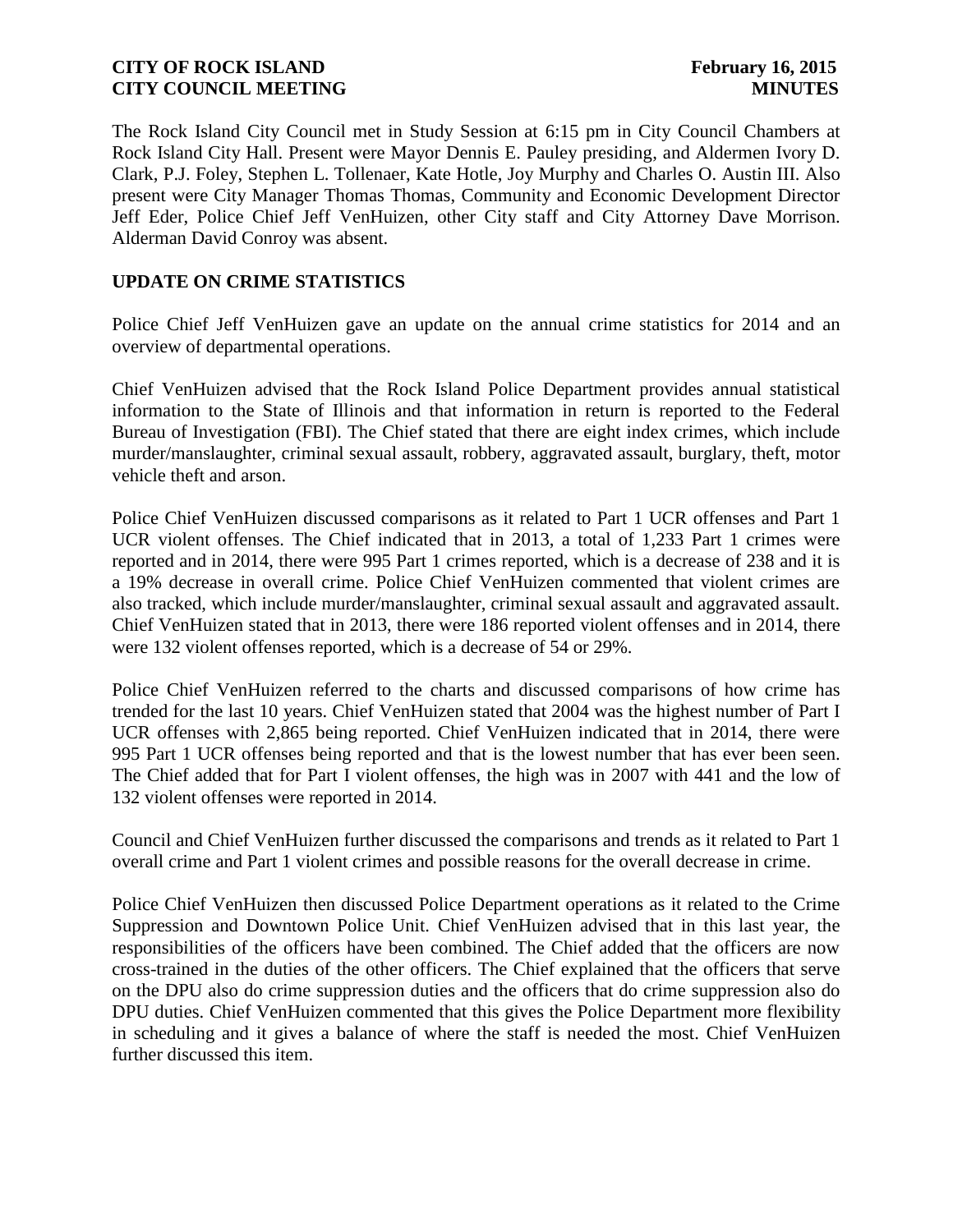Chief VenHuizen commented that in August of this past year, four new probationary police officers were hired, which gives the Police Department up to its fully allotted manpower. Chief VenHuizen stated that those officers will complete their training in another month or so and will be prepared in the summer. The Chief added that the Police Department will be in a much better spot this summer to be at full manpower.

Chief VenHuizen also discussed various outstanding recognitions and awards that the police officers have received this year.

Police Chief VenHuizen then discussed the 800 MHz system. Chief VenHuizen advised that Council approved for the Fire Department and Police Department to move towards the 800 MHz platform. The Chief indicated that the contract was signed this past December. The Chief added that they have steadily been working towards the backend support of the system, which has to be done in the current communications center. Chief VenHuizen indicated that the Fire Department may be up and operational by the end of February with their portion of the 800 MHz system. The Chief added that the Police Department's portion will come at a later date.

Mayor Pauley inquired upon Police Chief Jeff VenHuizen to give a brief update on the progress of the new Police Station. Chief VenHuizen stated that the project is on schedule and all of the structural steel is up. The Chief added that some concrete has been poured and they are moving forward with pouring additional concrete. The Chief commented that after that, it would be the interior work. Council and Chief VenHuizen further discussed this item.

Council and Police Chief VenHuizen also discussed body cameras as it related to State laws and other issues.

Mayor Pauley congratulated the Chief on his leadership and on the great work that the Police Department has done. Mayor Pauley also congratulated the citizens in Rock Island for stepping up to the plate and reporting things so that the Police Department can do a better job. Chief VenHuizen thanked Council for their commitment to public safety.

### **ADJOURNMENT**

A motion made by Alderman Foley and seconded by Alderman Hotle to adjourn the meeting carried by the following Aye and No vote. Those voting Aye being; Alderman Clark, Alderman Foley, Alderman Tollenaer, Alderman Hotle, Alderman Murphy and Alderman Austin; those voting No, none. The meeting was adjourned at 6:28 pm.

Aleisha L. Patchin, City Clerk

 $\frac{1}{\sqrt{2}}$  ,  $\frac{1}{\sqrt{2}}$  ,  $\frac{1}{\sqrt{2}}$  ,  $\frac{1}{\sqrt{2}}$  ,  $\frac{1}{\sqrt{2}}$  ,  $\frac{1}{\sqrt{2}}$  ,  $\frac{1}{\sqrt{2}}$  ,  $\frac{1}{\sqrt{2}}$  ,  $\frac{1}{\sqrt{2}}$  ,  $\frac{1}{\sqrt{2}}$  ,  $\frac{1}{\sqrt{2}}$  ,  $\frac{1}{\sqrt{2}}$  ,  $\frac{1}{\sqrt{2}}$  ,  $\frac{1}{\sqrt{2}}$  ,  $\frac{1}{\sqrt{2}}$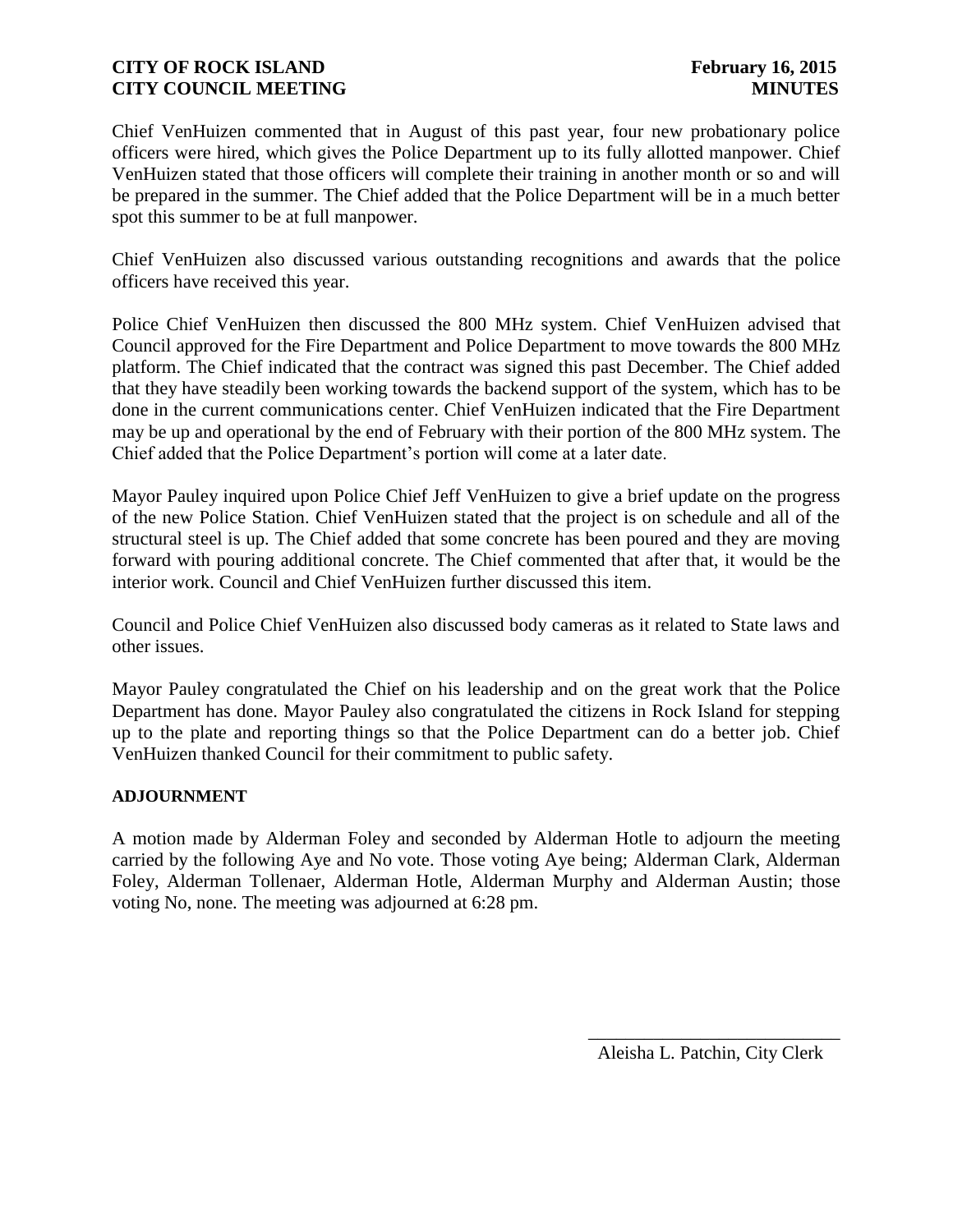Rock Island City Council met in regular session at 6:45 pm in Council Chambers of Rock Island City Hall. Present were Mayor Dennis E. Pauley presiding, and Aldermen Ivory D. Clark, David Conroy, P.J. Foley, Stephen L. Tollenaer, Kate Hotle, Joy Murphy and Charles O. Austin III. Also present were City Manager Thomas Thomas and City Attorney Dave Morrison.

# Introductory Proceedings

Mayor Pauley called the meeting to order and led in the Pledge of Allegiance. Alderman Murphy gave the Invocation.

### Agenda Item #5 **Minutes of the meeting of February 9, 2015.**

A motion was made by Alderman Austin and seconded by Alderman Murphy to approve the Minutes of the meeting of February 9, 2015 as printed. The motion carried by the following Aye and No vote; those voting Aye being; Alderman Clark, Alderman Conroy, Alderman Foley, Alderman Tollenaer, Alderman Hotle, Alderman Murphy and Alderman Austin; those voting No, none.

# Agenda Item #6 **Update Rock Island by Mayor Pauley.**

Mayor Pauley advised that for the past 6 months, the City has been collecting your input on how to make Downtown Rock Island a better place to live, work and play. Mayor Pauley stated that now's your chance to review the "draft" Downtown Revitalization Plan! Tuesday, February 24, 2015, drop by anytime between 5:00 pm and 8:00 pm at The Establishment Theatre, 220  $19<sup>th</sup>$ Street in Downtown Rock Island to take a look. Mayor Pauley noted that for more information, go to: http://www.hlplanning.com/portals/rockisland/.

Mayor Pauley stated that the Civil War memorial at the Rock Island County Courthouse has seen better days, but organizers of a local monument restoration project hope to change that. Mayor Pauley stated that you can learn more about Restoring Rock Island's Civil War Monument at 3:00 pm, Wednesday, February 25 at the Rock Island Main Library, 401 19<sup>th</sup> Street. Mayor Pauley commented that project organizers Doug Lambert, Quad City Civil War Roundtable, and Lt. Ron Ericson, a Rock Island County deputy sheriff, will present a history and images of the badly weathered memorial, discuss the need for saving it, and list local soldiers honored on the memorial. Questions and answers will follow. Mayor Pauley commented that the program is free and open to the public.

Mayor Pauley advised that a Gala Celebration will be held at the Martin Luther King Jr. Community Center on Saturday, March 21, 2015 to celebrate the 40<sup>th</sup> Anniversary of the Martin Luther King Jr. Community Center. Mayor Pauley added that this will be a black tie event. Tickets for this event are available at our main reception desk. The cost is \$40.00 per person and only cash or checks are accepted. The Mayor commented that social hour is at 6:00 pm  $\&$ banquet begins at 7:00 pm. Seating is limited to 250 people, so get your tickets soon.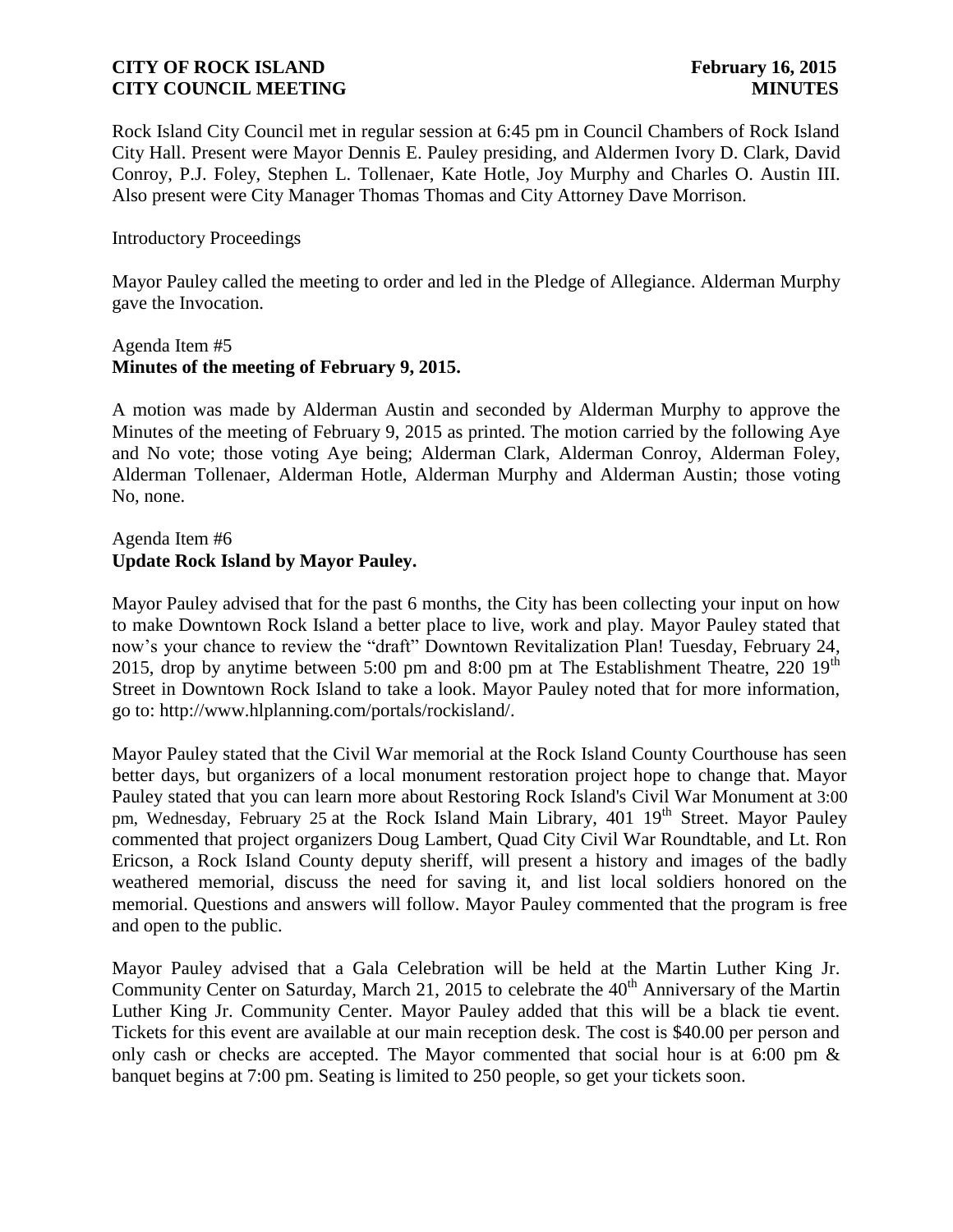### Agenda Item #7 **Proclamation declaring February 22, 2015 as NAACP Religious Affairs Community Day.**

Mayor Pauley read the proclamation. Ametra Carrol-Castaneda accepted the proclamation.

Ms. Carrol-Castaneda thanked Council for the proclamation and invited them to the  $7<sup>th</sup>$  annual community day celebration sponsored by the Rock Island County NAACP's Religious Affairs Committee to be held on Sunday, February 22, 2015 at the The Word Church at 1925  $5<sup>th</sup>$  Avenue in Rock Island. Ms. Carrol-Castaneda commented that the keynote speaker will be Pastor Jarrod Parker and Quincy Davis will be the Master of Ceremonies. Ms. Carrol-Castaneda added that Geri Sumrall will be guest soloist and Mayor Pauley will present the proclamation at the event. Ms. Carrol-Castaneda stated that this year, they will present Community Service Awards to the Martin Luther King Jr. Community Center's ACTIVE Club and the Illinois-Iowa Center for Independent Living.

Glen Evans thanked Ms. Carrol-Castaneda for all of the hard work she has done these past seven years in regards to the annual community day celebration event.

Agenda Item #8 **CLAIMS**

It was moved by Alderman Austin and seconded by Alderman Foley to accept the following reports and authorize payments as recommended. The motion carried by the following Aye and No vote; those voting Aye being; Alderman Clark, Alderman Conroy, Alderman Foley, Alderman Tollenaer, Alderman Hotle, Alderman Murphy and Alderman Austin; those voting No, none.

a. Report from the Human Resources Department regarding payment in the amount of \$668.62 to Berkley Risk Administrators Company for General Liability Claim.

b. Report from the Public Works Department regarding payment #3 and final in the amount of \$19,678.58 to Otto Baum Company, Inc. for services provided for the Police Station Repairs project.

# Agenda Item #9 **Claims for the week of February 6 through February 12 in the amount of \$957,870.54.**

Alderman Clark moved and Alderman Hotle seconded to allow the claims. The motion carried by the following Aye and No vote; those voting Aye being; Alderman Clark, Alderman Conroy, Alderman Foley, Alderman Tollenaer, Alderman Hotle, Alderman Murphy and Alderman Austin; those voting No, none.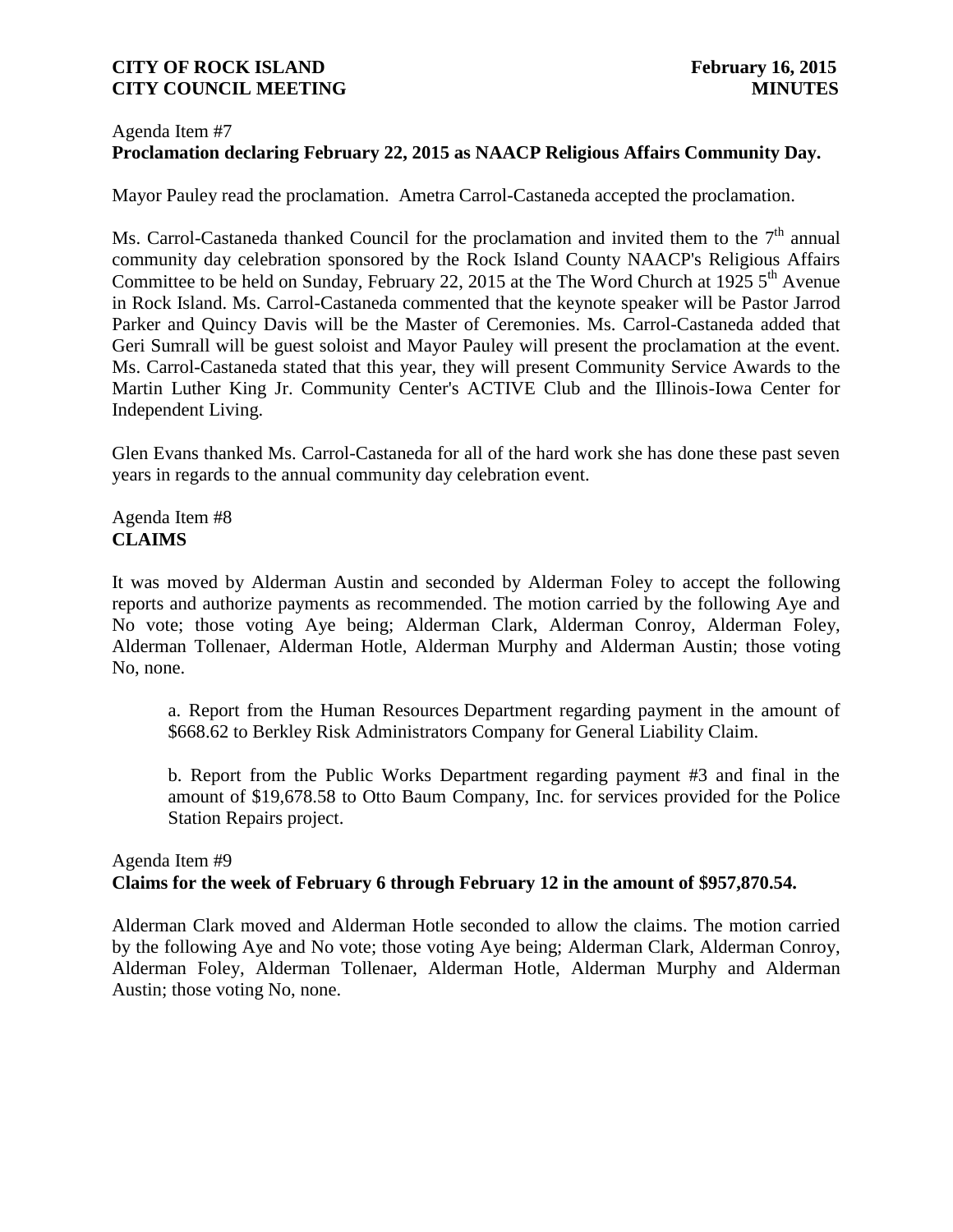#### Agenda Item #10

# **Purchase Card Claims for the month of January in the amount of \$28,883.76.**

It was moved by Alderman Foley and seconded by Alderman Murphy to approve the purchase card claims. The motion carried by the following Aye and No vote; those voting Aye being; Alderman Clark, Alderman Conroy, Alderman Foley, Alderman Tollenaer, Alderman Hotle, Alderman Murphy and Alderman Austin; those voting No, none.

#### Agenda Item #11

# **Report from the Police Department regarding the purchase of 11 new X2 Tasers and related equipment from Taser International, Inc. in the amount of \$14,887.40.**

Alderman Murphy moved and Alderman Hotle seconded to approve the purchase as recommended. The motion carried by the following Aye and No vote; those voting Aye being; Alderman Clark, Alderman Conroy, Alderman Foley, Alderman Tollenaer, Alderman Hotle, Alderman Murphy and Alderman Austin; those voting No, none.

#### Agenda Item #12

# **Report from the Public Works Department regarding bids for the purchase of 160,000 paper yard waste bags for the 2015 Free Leaf Pickup Program, recommending the bid be awarded to Pabco Industries, LLC in the amount of \$54,192.00.**

It was moved by Alderman Foley and seconded by Alderman Conroy to award the bid as recommended and authorize purchase. The motion carried by the following Aye and No vote; those voting Aye being; Alderman Clark, Alderman Conroy, Alderman Foley, Alderman Tollenaer, Alderman Hotle, Alderman Murphy and Alderman Austin; those voting No, none.

#### Agenda Item #13

# **Report from the Community and Economic Development Department regarding bids for the emergency demolition of 1220 14th Street, recommending the bid be awarded to H. Coopman Trucking and Excavating in the amount of \$19,140.00.**

Alderman Clark moved and Alderman Murphy seconded to award the bid as recommended and authorize the City Manager to execute the contract documents. The motion carried by the following Aye and No vote; those voting Aye being; Alderman Clark, Alderman Conroy, Alderman Foley, Alderman Tollenaer, Alderman Hotle, Alderman Murphy and Alderman Austin; those voting No, none.

#### Agenda Item #14

# **Report from the Community and Economic Development Department regarding a request from Barbara Radigan to apply for a Special Use Permit to continue to operate a sewing/alterations business out of her residence located at 3866 28th Avenue**.

Alderman Austin moved and Alderman Murphy seconded to allow for the application of the special use permit as recommended. The motion carried by the following Aye and No vote; those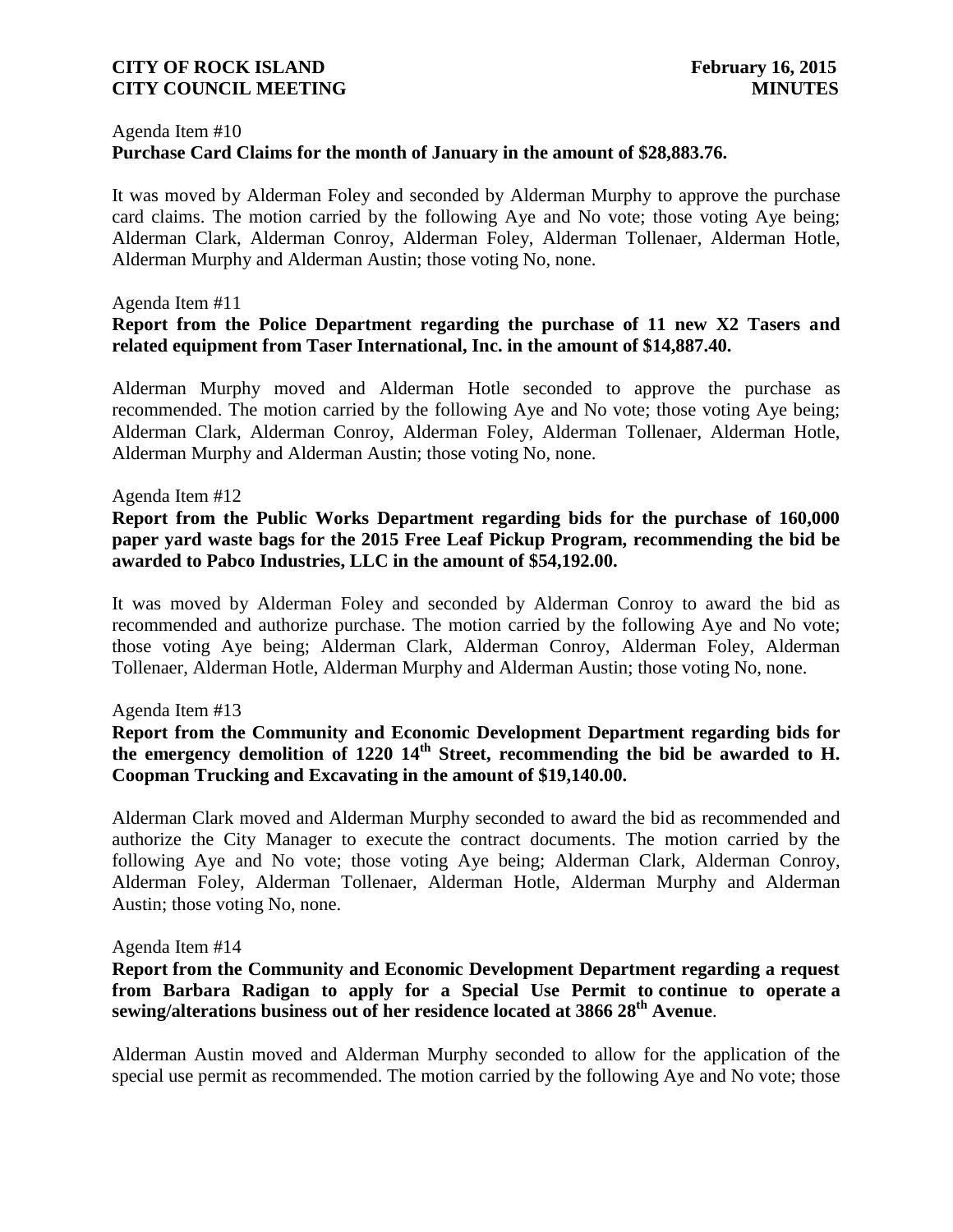voting Aye being; Alderman Clark, Alderman Conroy, Alderman Foley, Alderman Tollenaer, Alderman Hotle, Alderman Murphy and Alderman Austin; those voting No, none.

#### Agenda Item #15

**Report from the City Clerk regarding Plaza events for the upcoming 2015 season and a Resolution for the American Heart Association's Quad Cities Heart Walk, requesting a waiver of application and event fees for The District's two Gallery Hops, Fright Night and Dirty Art, Blue Cat's Camp Kesem Fundraiser, Quad Cities Heart Walk and Daiquiri Factory's Quad City Ride for the Cure, and a waiver of the event fee for Steve's Old Time Tap Spring Chaser**.

It was moved by Alderman Conroy and seconded by Alderman Hotle to approve the events and waiver of fees as recommended and adopt the resolution.

Discussion followed. Alderman Conroy stated that when he looks at the Downtown area and sees what The District is doing for the community as far as fundraisers for all of the needed and deserved causes in the community, they should be saluted as well as the people that participate in these organizations and for these fundraisers. Alderman Conroy added that the Downtown really steps up for these things. Alderman Conroy noted that the fees that are waived are minor.

Alderman Foley stated that every year he hears that these establishments on the Plaza talk about St. Patrick's Day and talk about coming together and blocking off the Plaza, but every year their idea of doing that just fades and it is disappointing. Alderman Foley added that they should all come together and take advantage of all the patrons that are Downtown or maybe work with The District to keep people Downtown for that day.

After discussion, the motion carried by the following Aye and No vote; those voting Aye being; Alderman Clark, Alderman Conroy, Alderman Foley, Alderman Tollenaer, Alderman Hotle, Alderman Murphy and Alderman Austin; those voting No, none.

#### Agenda Item #16

**Report from the City Clerk regarding a Great River Plaza application and an Activity application from Gilda's Club Quad Cities and The District requesting to hold a 1Mile and 5K Run/Walk on Saturday, April 18, 2015 from 9:00 am to 11:00 am, and requesting a waiver of the notification requirement and the \$35.00 Great River Plaza permit fee.**

Alderman Hotle moved and Alderman Austin seconded to approve the event applications as recommended, and waive the notification requirement and the permit fee for discussion purposes.

Alderman Hotle inquired upon Ms. Catherine Rodgers-Ingles of The District to step forward.

Discussion followed. Alderman Hotle stated that this ordinance (notification requirement) was just passed in December and Ms. Rodgers-Ingles was not aware that the ordinance had been passed. Alderman Hotle stated that she doesn't want to completely waive the notification requirement. Alderman Hotle commented that she would still like for all of these residential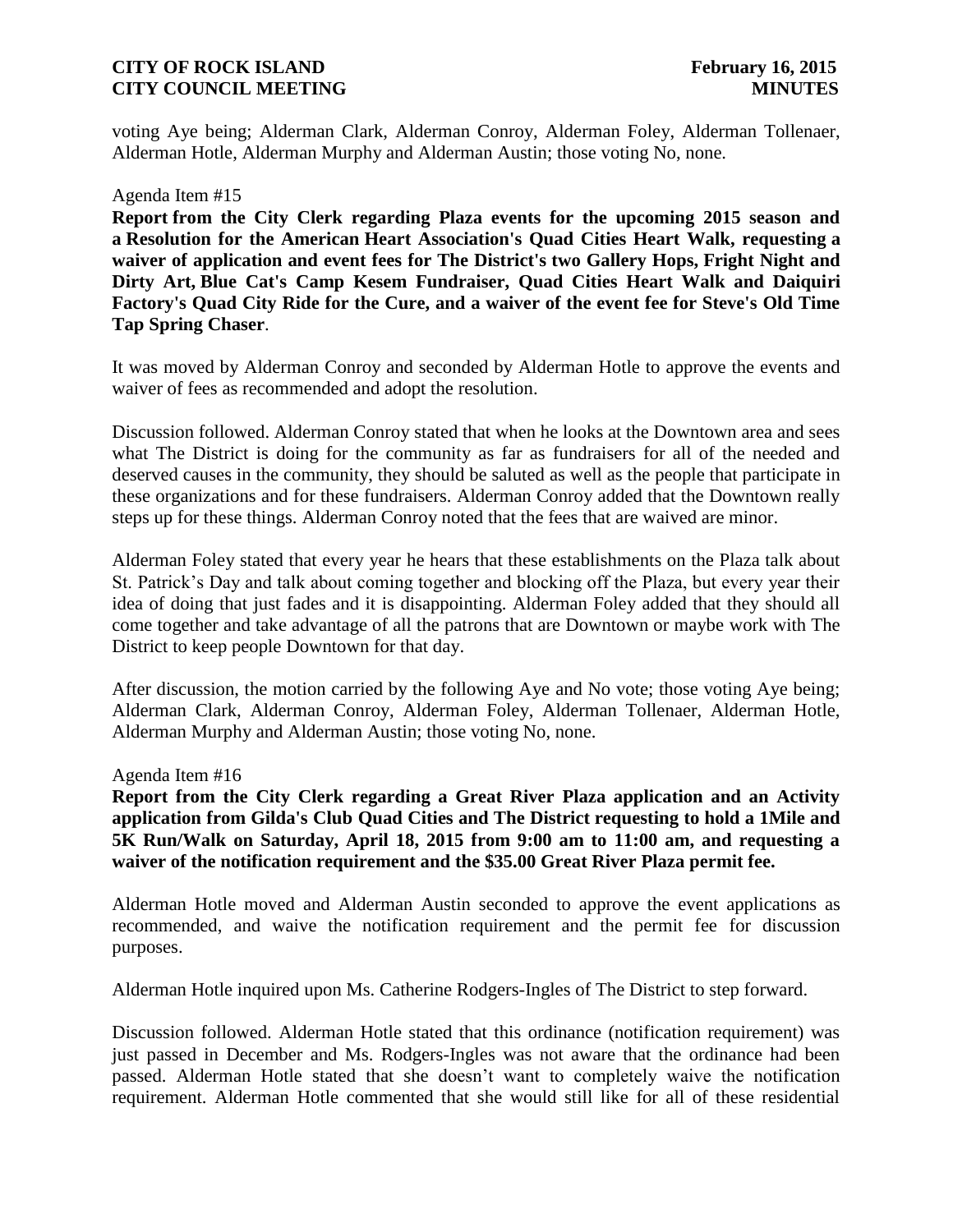homes along the race route to be notified. Alderman Hotle noted that the ordinance states that written approval is required. Alderman Hotle advised that the race is in about six weeks. If they have to get letters out to every single person and get written approval back before they can start advertising the race, it will be difficult for them to get the word out because it is a big change for them moving from Bettendorf to Rock Island. Alderman Hotle reiterated that she still wants all of the residential homes to be notified.

Alderman Austin then clarified that the residents would be notified, but waive the requirement for written approval. Alderman Hotle stated yes.

Alderman Hotle advised that most of the route is Downtown in the core business area where typically The District already notifies the businesses of any events. Alderman Hotle added that  $9<sup>th</sup>$  Avenue and  $17<sup>th</sup>$  Street are the residential areas and the people should get a notice well in advance that there will be a race that day.

Ms. Catherine Rodgers-Ingles stated that it is perfectly fine and understandable. Every year, once permission has been given to have the events, a document is created identifying when all of the events will take place, when the roads will be closed and what roads will be closed. Ms. Rodgers-Ingles added that the document is then sent out to as many people in the TIF District as possible based on the addresses that The District has. Ms. Rodgers-Ingles indicated that they can expand on that and send a letter notifying the residents that the race is going to be in front of their property.

Ms. Rodger-Ingles advised that if they had waited until the responses had come back from everyone and then came to Council to seek approval for the event, the boat would have been missed on getting registration and marketing done in time because the event is six weeks away.

After more discussion, Alderman Hotle stated that she would modify the motion.

Alderman Hotle then moved to approve the event application as recommended, waive the permit fee and waive the requirement of getting approval first, but the residents need to be notified in advance, Alderman Austin seconded. The motion carried by the following Aye and No vote; those voting Aye being; Alderman Clark, Alderman Conroy, Alderman Foley, Alderman Hotle, Alderman Murphy and Alderman Austin; those voting No, Alderman Tollenaer.

Agenda Item #17 **Other Business.**

No one signed up to address Council to speak on a topic.

Alderman Clark inquired upon Martin Luther King Center Director Dwight Ford and Terry Brooks to say a few words about the Satellite programs that serve young people through the Martin Luther King Center.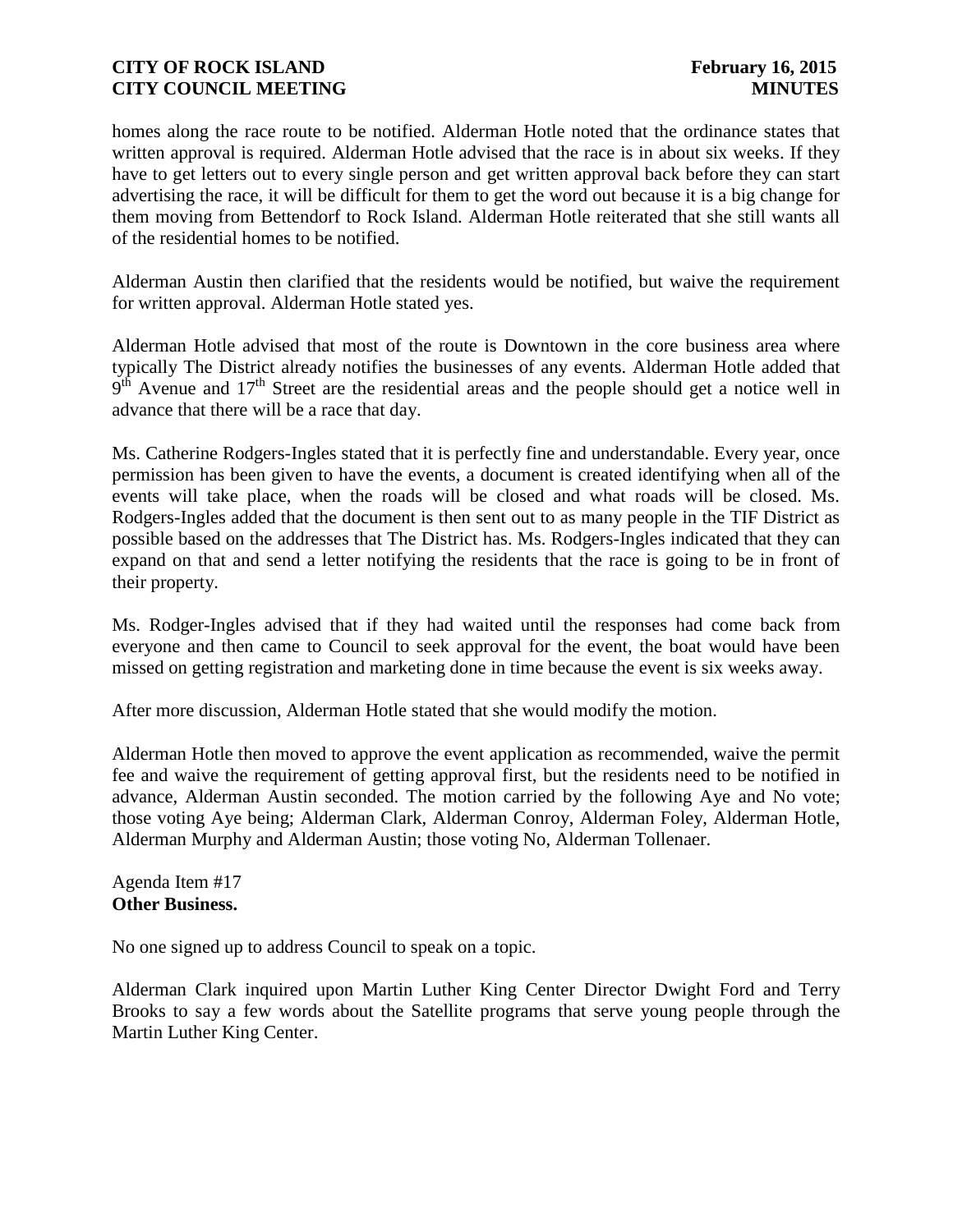Mr. Ford stated that the King Center's  $40<sup>th</sup>$  Anniversary is coming up. Mr. Ford added that the King Center was formed through partnerships and it has survived. Mr. Ford commented that the City of Rock Island has been a valued partner for the Martin Luther King Center.

Mr. Ford advised that the Satellite programs give the King Center another extension into the community so that the mission can be fulfilled to provide opportunities to diverse populations through a variety of programs and services. Mr. Ford added that Terry Brooks, past president of the MLK Board and current committed member will highlight the basketball initiative.

Mr. Brooks stated that he started with one basketball team and last year two more teams were added. Mr. Brooks commented that this year, two more teams will be added for a total of five teams. Mr. Brooks stated that the age limits are from  $4<sup>th</sup>$  grade to  $8<sup>th</sup>$  grade. Mr. Brooks advised that the whole idea of the program is to take kids at a young age and lead them through grade school to junior high school and hopefully get them ready for high school play. Mr. Brooks stated that more importantly he stresses education, discipline and respect. Mr. Brooks further discussed the program.

Mr. Brooks stated that they value the fact that the City Council has been so gracious concerning the Community Block Grant funding, which has helped to fund these programs. Mr. Brooks thanked the City Council, Mayor and Mr. Thomas for understanding the problems they are going through and the need that they have in the community. Mr. Brooks and Mr. Ford presented individual plaques to Council thanking them for their sponsorship in 2014 for (Rock Town 340 Rocks) King Center Basketball and in appreciation for Council's enduring support.

Council, Mr. Ford and Mr. Brooks further discussed this basketball initiative.

Alderman Hotle encouraged everyone to come out next Tuesday to the public open house for the Downtown Plan to be held at The Establishment Theatre between 5:00 pm and 8:00 pm. Alderman Hotle stated that a lot of work has gone into this plan by the staff, the consultants and the community. Alderman Hotle added that this will be an opportunity for people to see some of the recommendations that they will be making to the City Council and for people to give their input as well.

Alderman Murphy reminded everyone to Shop Rock Island. Alderman Murphy stated that there are some great places in Rock Island for people to get their car washed. Alderman Murphy stated that Pro-Clean car wash is located at Rock Valley Plaza on Blackhawk Road. Alderman Murphy added that there are two Road House car washes; one located on 38<sup>th</sup> Street and 16<sup>th</sup> Avenue and the other one at 2713  $11<sup>th</sup>$  Street. Alderman Murphy commented that the Dirt Trap car wash is located at the bottom of the hill on  $30<sup>th</sup>$  Street and  $6<sup>th</sup>$  Avenue and it is completely self-serve. In addition, there is Ecks Auto Detailing on  $37<sup>th</sup>$  Street and Blackhawk Road. Alderman Murphy encouraged everyone to Shop Rock Island First.